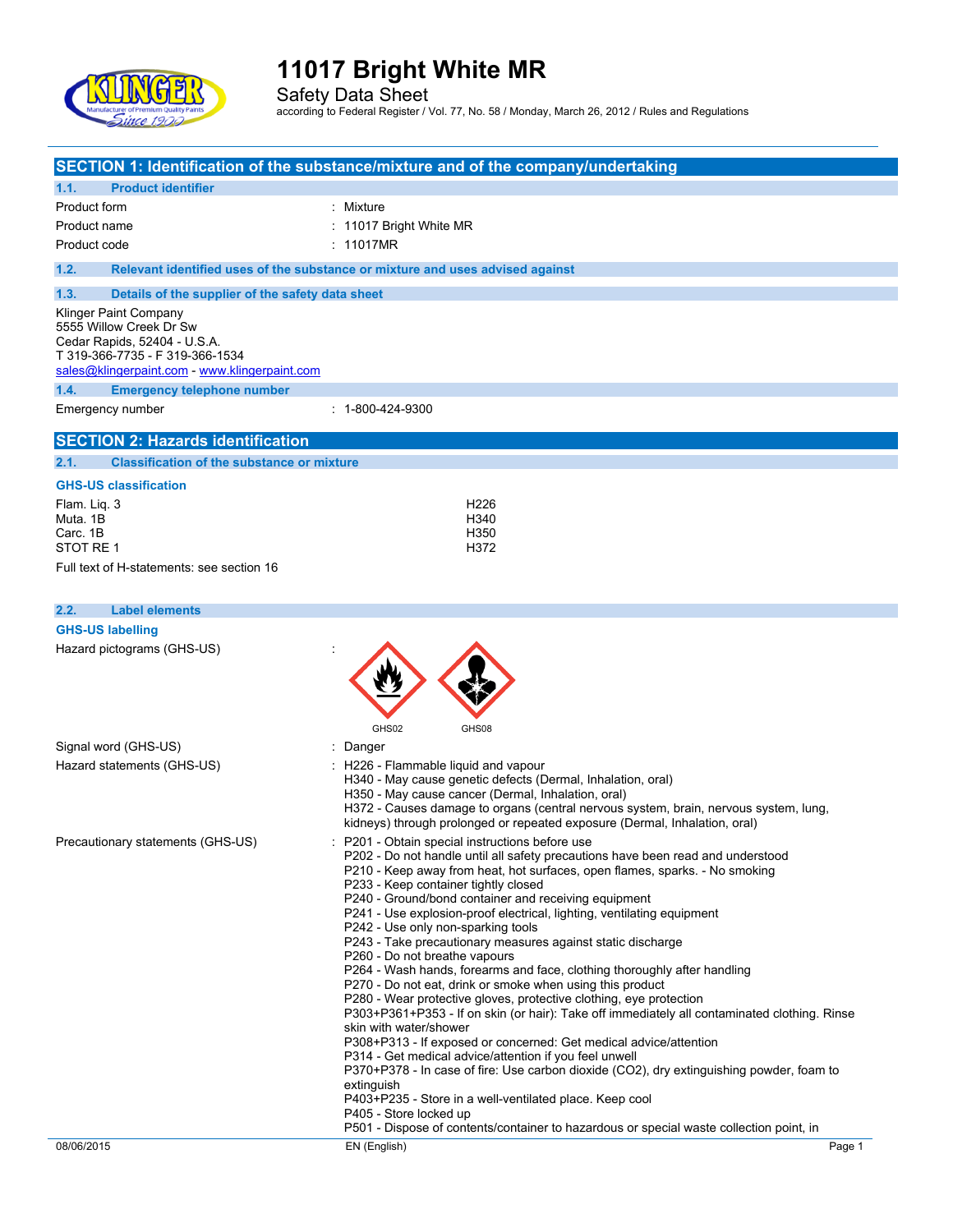Safety Data Sheet

according to Federal Register / Vol. 77, No. 58 / Monday, March 26, 2012 / Rules and Regulations

accordance with local, regional, national and/or international regulation

### **2.3. Other hazards**

#### No additional information available

**2.4. Unknown acute toxicity (GHS-US)**

### Not applicable

### **SECTION 3: Composition/information on ingredients**

### **3.1. Substance**

Not applicable

**3.2. Mixture**

| <b>Name</b>             | <b>Product identifier</b> | $\frac{9}{6}$ | <b>GHS-US classification</b>                                                                                              |
|-------------------------|---------------------------|---------------|---------------------------------------------------------------------------------------------------------------------------|
| <b>Titanium Dioxide</b> | (CAS No) 13463-67-7       | $25 - 30$     | Carc. 2, H351                                                                                                             |
| Aliphatic Hyrdrocarbon  | (CAS No) 64742-48-9       | $20 - 30$     | Flam. Lig. 3, H226<br>Muta. 1B, H340<br>Carc. 1B, H350<br>Asp. Tox. 1, H304                                               |
| Amorphous silica gel    | (CAS No) 7631-86-9        | $1 - 5$       | Not classified                                                                                                            |
| Aluminum Oxide          | (CAS No) 21645-51-2       | $1 - 5$       | Not classified                                                                                                            |
| Shell Sol 142F          | (CAS No) 64742-88-7       | $1 - 5$       | STOT RE 1, H372<br>Asp. Tox. 1, H304                                                                                      |
| Ethyl Benzene           | (CAS No) 100-41-4         | < 1           | Flam. Lig. 2, H225<br>Acute Tox. 4 (Inhalation: vapour).<br>H332<br>Carc. 2, H351<br>STOT RE 2, H373<br>Asp. Tox. 1, H304 |

#### Full text of H-statements: see section 16

| <b>SECTION 4: First aid measures</b>                                                                                                                                                     |                                                       |                                                                                                                                                                                                                                                                                                                                                                                                               |
|------------------------------------------------------------------------------------------------------------------------------------------------------------------------------------------|-------------------------------------------------------|---------------------------------------------------------------------------------------------------------------------------------------------------------------------------------------------------------------------------------------------------------------------------------------------------------------------------------------------------------------------------------------------------------------|
| 4.1.                                                                                                                                                                                     | <b>Description of first aid measures</b>              |                                                                                                                                                                                                                                                                                                                                                                                                               |
| First-aid measures general<br>First-aid measures after inhalation<br>First-aid measures after skin contact<br>First-aid measures after eye contact<br>First-aid measures after ingestion |                                                       | : IF exposed or concerned: Get medical advice/attention.<br>: Remove person to fresh air and keep comfortable for breathing.<br>: Rinse skin with water/shower. Remove/Take off immediately all contaminated clothing.<br>: Rinse immediately with plenty of water for 15 minutes. Get immediate medical advice/attention.<br>: Do not induce vomiting. Immediately call a POISON CENTER or doctor/physician. |
| 4.2.                                                                                                                                                                                     |                                                       | Most important symptoms and effects, both acute and delayed                                                                                                                                                                                                                                                                                                                                                   |
| No additional information available                                                                                                                                                      |                                                       |                                                                                                                                                                                                                                                                                                                                                                                                               |
| 4.3.                                                                                                                                                                                     |                                                       | Indication of any immediate medical attention and special treatment needed                                                                                                                                                                                                                                                                                                                                    |
| Treat symptomatically.                                                                                                                                                                   |                                                       |                                                                                                                                                                                                                                                                                                                                                                                                               |
| <b>SECTION 5: Firefighting measures</b>                                                                                                                                                  |                                                       |                                                                                                                                                                                                                                                                                                                                                                                                               |
| 5.1.<br><b>Extinguishing media</b>                                                                                                                                                       |                                                       |                                                                                                                                                                                                                                                                                                                                                                                                               |
| Suitable extinguishing media                                                                                                                                                             |                                                       | : Water spray. Dry powder. Foam. Carbon dioxide.                                                                                                                                                                                                                                                                                                                                                              |
| 5.2.                                                                                                                                                                                     | Special hazards arising from the substance or mixture |                                                                                                                                                                                                                                                                                                                                                                                                               |
| Fire hazard                                                                                                                                                                              |                                                       | : Flammable liquid and vapour.                                                                                                                                                                                                                                                                                                                                                                                |
| Reactivity                                                                                                                                                                               |                                                       | : Flammable liquid and vapour.                                                                                                                                                                                                                                                                                                                                                                                |
| 5.3.<br><b>Advice for firefighters</b>                                                                                                                                                   |                                                       |                                                                                                                                                                                                                                                                                                                                                                                                               |
| Protection during firefighting                                                                                                                                                           |                                                       | Do not attempt to take action without suitable protective equipment. Self-contained breathing<br>apparatus. Complete protective clothing.                                                                                                                                                                                                                                                                     |
| <b>SECTION 6: Accidental release measures</b>                                                                                                                                            |                                                       |                                                                                                                                                                                                                                                                                                                                                                                                               |
| 6.1.                                                                                                                                                                                     |                                                       | Personal precautions, protective equipment and emergency procedures                                                                                                                                                                                                                                                                                                                                           |
| 6.1.1.                                                                                                                                                                                   | For non-emergency personnel                           |                                                                                                                                                                                                                                                                                                                                                                                                               |
| Emergency procedures                                                                                                                                                                     |                                                       | : No open flames, no sparks, and no smoking. Only qualified personnel equipped with suitable                                                                                                                                                                                                                                                                                                                  |

protective equipment may intervene. Do not breathe dust/fume/gas/mist/vapours/spray.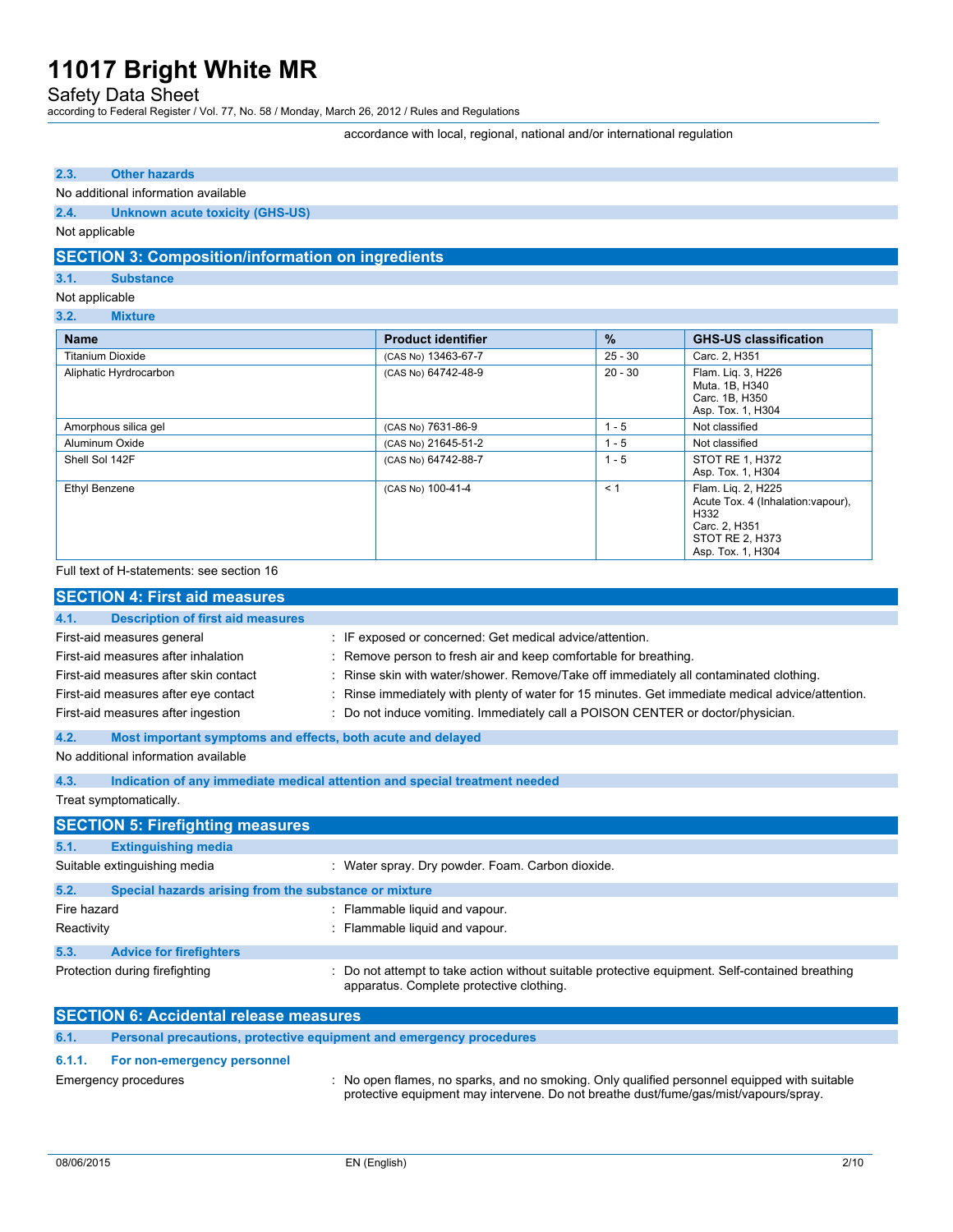Safety Data Sheet

according to Federal Register / Vol. 77, No. 58 / Monday, March 26, 2012 / Rules and Regulations

|        | $\sim$ and $\sim$ 1 capture together $\sim$ . The state $\sim$ 1 monday, material $\sim$ , Ly is the reduced and regulation |                                                                                                                                                                                                                                                                                                                                                                                                                                                                                                                                                                                                                                                                                                                                                                                                                                                                                                                                                        |
|--------|-----------------------------------------------------------------------------------------------------------------------------|--------------------------------------------------------------------------------------------------------------------------------------------------------------------------------------------------------------------------------------------------------------------------------------------------------------------------------------------------------------------------------------------------------------------------------------------------------------------------------------------------------------------------------------------------------------------------------------------------------------------------------------------------------------------------------------------------------------------------------------------------------------------------------------------------------------------------------------------------------------------------------------------------------------------------------------------------------|
| 6.1.2. | For emergency responders                                                                                                    |                                                                                                                                                                                                                                                                                                                                                                                                                                                                                                                                                                                                                                                                                                                                                                                                                                                                                                                                                        |
|        | Protective equipment                                                                                                        | : Do not attempt to take action without suitable protective equipment. For further information<br>refer to section 8: "Exposure controls/personal protection".                                                                                                                                                                                                                                                                                                                                                                                                                                                                                                                                                                                                                                                                                                                                                                                         |
| 6.2.   | <b>Environmental precautions</b>                                                                                            |                                                                                                                                                                                                                                                                                                                                                                                                                                                                                                                                                                                                                                                                                                                                                                                                                                                                                                                                                        |
|        |                                                                                                                             | Avoid release to the environment. Notify authorities if product enters sewers or public waters.                                                                                                                                                                                                                                                                                                                                                                                                                                                                                                                                                                                                                                                                                                                                                                                                                                                        |
| 6.3.   | Methods and material for containment and cleaning up                                                                        |                                                                                                                                                                                                                                                                                                                                                                                                                                                                                                                                                                                                                                                                                                                                                                                                                                                                                                                                                        |
|        | Methods for cleaning up                                                                                                     | : Take up liquid spill into absorbent material. Notify authorities if product enters sewers or public<br>waters.                                                                                                                                                                                                                                                                                                                                                                                                                                                                                                                                                                                                                                                                                                                                                                                                                                       |
|        | Other information                                                                                                           | : Dispose of materials or solid residues at an authorized site.                                                                                                                                                                                                                                                                                                                                                                                                                                                                                                                                                                                                                                                                                                                                                                                                                                                                                        |
| 6.4.   | <b>Reference to other sections</b>                                                                                          |                                                                                                                                                                                                                                                                                                                                                                                                                                                                                                                                                                                                                                                                                                                                                                                                                                                                                                                                                        |
|        | For further information refer to section 13.                                                                                |                                                                                                                                                                                                                                                                                                                                                                                                                                                                                                                                                                                                                                                                                                                                                                                                                                                                                                                                                        |
|        | <b>SECTION 7: Handling and storage</b>                                                                                      |                                                                                                                                                                                                                                                                                                                                                                                                                                                                                                                                                                                                                                                                                                                                                                                                                                                                                                                                                        |
| 7.1.   | <b>Precautions for safe handling</b>                                                                                        |                                                                                                                                                                                                                                                                                                                                                                                                                                                                                                                                                                                                                                                                                                                                                                                                                                                                                                                                                        |
|        | Precautions for safe handling                                                                                               | Ensure good ventilation of the work station. Keep away from heat, hot surfaces, sparks, open<br>flames and other ignition sources. No smoking. Ground/bond container and receiving<br>equipment. Use only non-sparking tools. Take precautionary measures against static<br>discharge. Flammable vapours may accumulate in the container. Use explosion-proof<br>equipment. Wear personal protective equipment. Obtain special instructions before use. Do not<br>handle until all safety precautions have been read and understood. Take all necessary<br>technical measures to avoid or minimize the release of the product on the workplace. Limit<br>quantities of product at the minimum necessary for handling and limit the number of exposed<br>workers. Provide local exhaust or general room ventilation. Floors, walls and other surfaces in<br>the hazard area must be cleaned regularly. Do not breathe dust/fume/gas/mist/vapours/spray. |
|        | Hygiene measures                                                                                                            | Separate working clothes from town clothes. Launder separately. Do not eat, drink or smoke<br>when using this product. Always wash hands after handling the product.                                                                                                                                                                                                                                                                                                                                                                                                                                                                                                                                                                                                                                                                                                                                                                                   |
| 7.2.   | Conditions for safe storage, including any incompatibilities                                                                |                                                                                                                                                                                                                                                                                                                                                                                                                                                                                                                                                                                                                                                                                                                                                                                                                                                                                                                                                        |
|        | <b>Technical measures</b>                                                                                                   | : Ground/bond container and receiving equipment.                                                                                                                                                                                                                                                                                                                                                                                                                                                                                                                                                                                                                                                                                                                                                                                                                                                                                                       |
|        | Storage conditions                                                                                                          | : Store in a well-ventilated place. Keep cool. Keep container tightly closed. Store locked up.                                                                                                                                                                                                                                                                                                                                                                                                                                                                                                                                                                                                                                                                                                                                                                                                                                                         |
| 7.3.   | <b>Specific end use(s)</b>                                                                                                  |                                                                                                                                                                                                                                                                                                                                                                                                                                                                                                                                                                                                                                                                                                                                                                                                                                                                                                                                                        |
|        | No additional information available                                                                                         |                                                                                                                                                                                                                                                                                                                                                                                                                                                                                                                                                                                                                                                                                                                                                                                                                                                                                                                                                        |
|        | <b>SECTION 8: Exposure controls/personal protection</b>                                                                     |                                                                                                                                                                                                                                                                                                                                                                                                                                                                                                                                                                                                                                                                                                                                                                                                                                                                                                                                                        |
| 8.1.   | <b>Control parameters</b>                                                                                                   |                                                                                                                                                                                                                                                                                                                                                                                                                                                                                                                                                                                                                                                                                                                                                                                                                                                                                                                                                        |
|        | 11017 Bright White MR                                                                                                       |                                                                                                                                                                                                                                                                                                                                                                                                                                                                                                                                                                                                                                                                                                                                                                                                                                                                                                                                                        |

| 11017 Bright White MR               |                                     |                                                                                                                |  |  |
|-------------------------------------|-------------------------------------|----------------------------------------------------------------------------------------------------------------|--|--|
| <b>ACGIH</b>                        | Not applicable                      |                                                                                                                |  |  |
| <b>OSHA</b>                         | Not applicable                      |                                                                                                                |  |  |
| Aliphatic Hyrdrocarbon (64742-48-9) |                                     |                                                                                                                |  |  |
| <b>ACGIH</b>                        | ACGIH TWA (ppm)                     | 100 ppm As Stoddard Solvent                                                                                    |  |  |
| <b>OSHA</b>                         | OSHA PEL (TWA) (ppm)                | 500 ppm As Stoddard Solvent                                                                                    |  |  |
| Ethyl Benzene (100-41-4)            |                                     |                                                                                                                |  |  |
| <b>ACGIH</b>                        | ACGIH TWA (ppm)                     | 100 ppm                                                                                                        |  |  |
| <b>ACGIH</b>                        | ACGIH STEL (ppm)                    | 125 ppm                                                                                                        |  |  |
| <b>ACGIH</b>                        | Remark (ACGIH)                      | URT irr; kidney dam (nephropathy)                                                                              |  |  |
| <b>OSHA</b>                         | OSHA PEL (TWA) (mg/m <sup>3</sup> ) | 435 mg/ $m3$                                                                                                   |  |  |
| <b>OSHA</b>                         | OSHA PEL (TWA) (ppm)                | $100$ ppm                                                                                                      |  |  |
| Titanium Dioxide (13463-67-7)       |                                     |                                                                                                                |  |  |
| <b>ACGIH</b>                        | ACGIH TWA (mg/m <sup>3</sup> )      | 10 mg/m <sup>3</sup> (Titanium dioxide; USA; Time-weighted<br>average exposure limit 8 h; TLV - Adopted Value) |  |  |
| <b>ACGIH</b>                        | Remark (ACGIH)                      | LRT irr; A3                                                                                                    |  |  |
| <b>OSHA</b>                         | OSHA PEL (TWA) (mg/m <sup>3</sup> ) | 15 mg/ $m3$                                                                                                    |  |  |
| Amorphous silica gel (7631-86-9)    |                                     |                                                                                                                |  |  |
| <b>ACGIH</b>                        | ACGIH TWA (mg/m <sup>3</sup> )      | 10 mg/ $m3$                                                                                                    |  |  |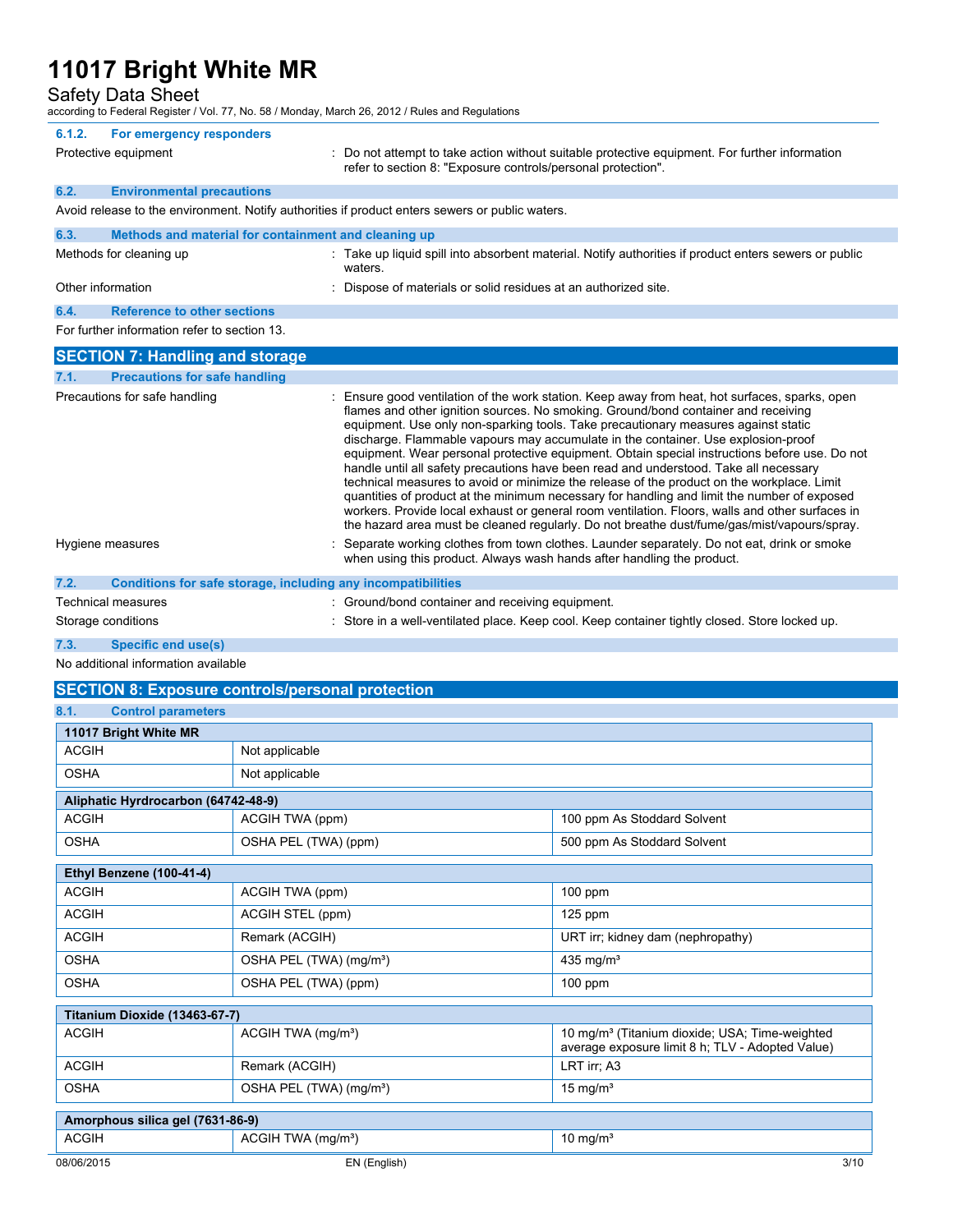## Safety Data Sheet

according to Federal Register / Vol. 77, No. 58 / Monday, March 26, 2012 / Rules and Regulations

| Amorphous silica gel (7631-86-9) |                                     |                                                                                                                                                     |  |  |
|----------------------------------|-------------------------------------|-----------------------------------------------------------------------------------------------------------------------------------------------------|--|--|
| <b>OSHA</b>                      | OSHA PEL (TWA) (mg/m <sup>3</sup> ) | 20 mppcf                                                                                                                                            |  |  |
|                                  |                                     |                                                                                                                                                     |  |  |
| Aluminum Oxide (21645-51-2)      |                                     |                                                                                                                                                     |  |  |
| <b>ACGIH</b>                     | ACGIH TWA (mg/m <sup>3</sup> )      | 1 mg/m <sup>3</sup> (Aluminium, insoluble compounds; USA;<br>Time-weighted average exposure limit 8 h; TLV -<br>Adopted Value; Respirable fraction) |  |  |
| <b>OSHA</b>                      | Not applicable                      |                                                                                                                                                     |  |  |
|                                  |                                     |                                                                                                                                                     |  |  |
| Shell Sol 142F (64742-88-7)      |                                     |                                                                                                                                                     |  |  |
| <b>ACGIH</b>                     | ACGIH TWA (ppm)                     | $100$ ppm                                                                                                                                           |  |  |
| <b>OSHA</b>                      | OSHA PEL (TWA) (ppm)                | $100$ ppm                                                                                                                                           |  |  |

| 8.2.            | <b>Exposure controls</b>         |                                              |
|-----------------|----------------------------------|----------------------------------------------|
|                 | Appropriate engineering controls | Ensure good ventilation of the work station. |
| Hand protection |                                  | : Protective gloves.                         |
| Eye protection  |                                  | : Safety glasses.                            |
|                 | Skin and body protection         | : Wear suitable protective clothing.         |
|                 | Respiratory protection           | : Wear respiratory protection.               |
|                 | Environmental exposure controls  | : Avoid release to the environment.          |

| <b>SECTION 9: Physical and chemical properties</b>            |   |                                                                                                                                                                                                                                                                                                |
|---------------------------------------------------------------|---|------------------------------------------------------------------------------------------------------------------------------------------------------------------------------------------------------------------------------------------------------------------------------------------------|
| Information on basic physical and chemical properties<br>9.1. |   |                                                                                                                                                                                                                                                                                                |
| Physical state                                                |   | : Liquid                                                                                                                                                                                                                                                                                       |
| Colour                                                        |   | Mixture contains one or more component(s) which have the following colour(s):<br>Colourless Pure substance: white Unpurified: coloured Colourless to white White No data<br>available on colour                                                                                                |
| Odour                                                         |   | There may be no odour warning properties, odour is subjective and inadequate to warn of<br>overexposure.<br>Mixture contains one or more component(s) which have the following odour(s):<br>Petroleum-like odour Sweet odour Aromatic odour Odourless No data available on odour Mild<br>odour |
| Odour threshold                                               |   | No data available                                                                                                                                                                                                                                                                              |
| рH                                                            |   | No data available                                                                                                                                                                                                                                                                              |
| Melting point                                                 |   | Not applicable                                                                                                                                                                                                                                                                                 |
| Freezing point                                                |   | No data available                                                                                                                                                                                                                                                                              |
| Boiling point                                                 |   | 283 °F                                                                                                                                                                                                                                                                                         |
| Flash point                                                   | ٠ | 103 °F                                                                                                                                                                                                                                                                                         |
| Relative evaporation rate (butylacetate=1)                    |   | No data available                                                                                                                                                                                                                                                                              |
| Flammability (solid, gas)                                     |   | No data available                                                                                                                                                                                                                                                                              |
| <b>Explosive limits</b>                                       |   | No data available                                                                                                                                                                                                                                                                              |
| Explosive properties                                          |   | No data available                                                                                                                                                                                                                                                                              |
| Oxidising properties                                          |   | No data available                                                                                                                                                                                                                                                                              |
| Vapour pressure                                               |   | No data available                                                                                                                                                                                                                                                                              |
| Relative density                                              |   | No data available                                                                                                                                                                                                                                                                              |
| Relative vapour density at 20 °C                              |   | No data available                                                                                                                                                                                                                                                                              |
| Density                                                       |   | 10.16 lb/gal                                                                                                                                                                                                                                                                                   |
| Solubility                                                    |   | Water: Solubility in water of component(s) of the mixture :<br>• Ethyl Benzene: 0.02 g/100ml • Titanium Dioxide: 0.15 g/100ml • Amorphous silica gel:<br>0.15 g/100ml • Aluminum Oxide: < 0.01 g/100ml • Aliphatic Hyrdrocarbon: < 0.01 g/100ml                                                |
| Log Pow                                                       |   | No data available                                                                                                                                                                                                                                                                              |
| Log Kow                                                       |   | No data available                                                                                                                                                                                                                                                                              |
| Auto-ignition temperature                                     |   | No data available                                                                                                                                                                                                                                                                              |
| Decomposition temperature                                     |   | No data available                                                                                                                                                                                                                                                                              |
| Viscosity                                                     |   | No data available                                                                                                                                                                                                                                                                              |
| Viscosity, kinematic                                          |   | $88 - 92$ m <sup>2</sup> /s                                                                                                                                                                                                                                                                    |
| 08/06/2015                                                    |   | 4/10<br>EN (English)                                                                                                                                                                                                                                                                           |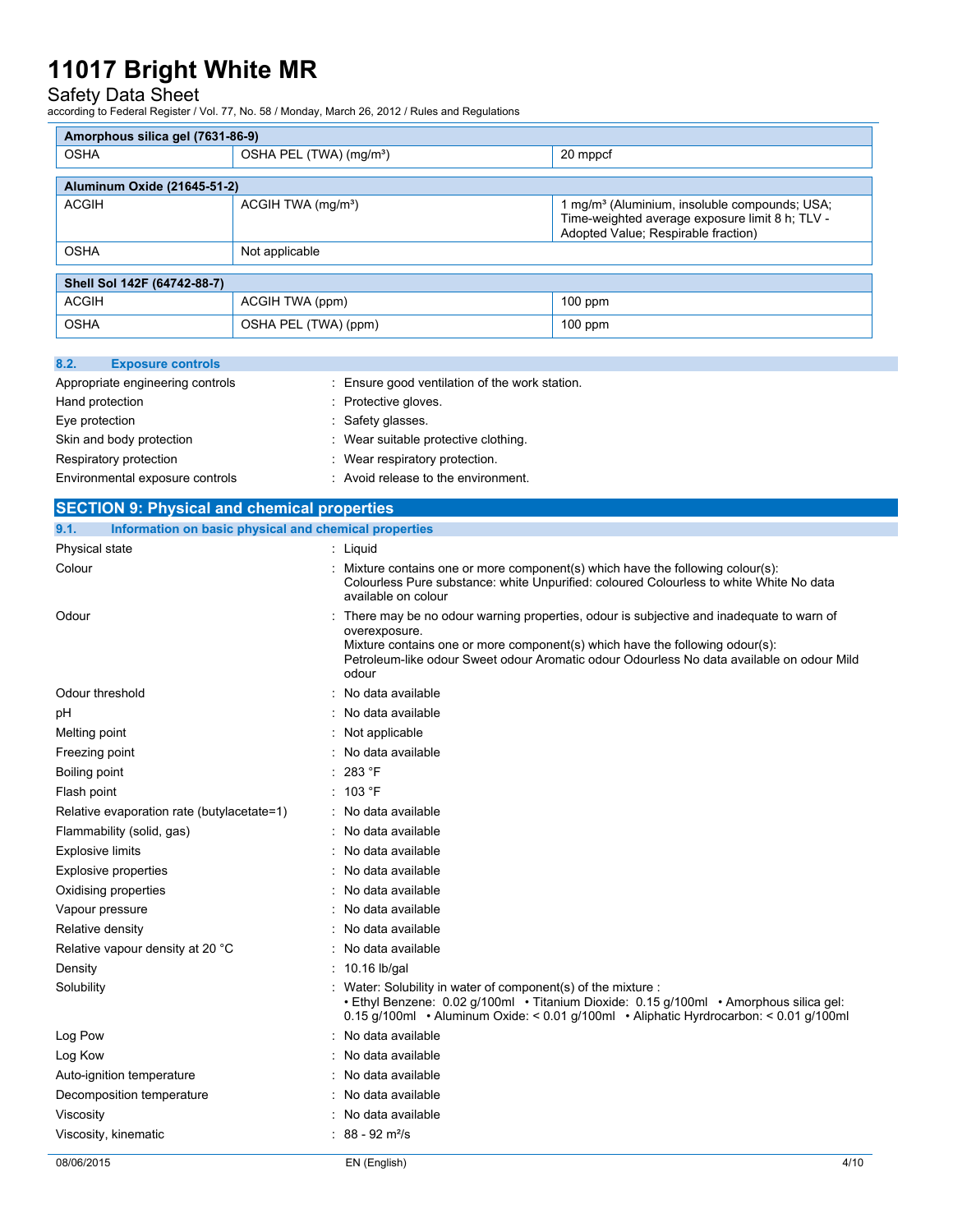## Safety Data Sheet

according to Federal Register / Vol. 77, No. 58 / Monday, March 26, 2012 / Rules and Regulations

|       | Viscosity, dynamic                                           | : No data available                                                                             |
|-------|--------------------------------------------------------------|-------------------------------------------------------------------------------------------------|
| 9.2.  | <b>Other information</b>                                     |                                                                                                 |
|       | No additional information available                          |                                                                                                 |
|       | <b>SECTION 10: Stability and reactivity</b>                  |                                                                                                 |
| 10.1. | <b>Reactivity</b>                                            |                                                                                                 |
|       | Flammable liquid and vapour.                                 |                                                                                                 |
| 10.2. | <b>Chemical stability</b>                                    |                                                                                                 |
|       | Stable under normal conditions.                              |                                                                                                 |
| 10.3. | <b>Possibility of hazardous reactions</b>                    |                                                                                                 |
|       | No dangerous reactions known under normal conditions of use. |                                                                                                 |
| 10.4. | <b>Conditions to avoid</b>                                   |                                                                                                 |
|       |                                                              | Avoid contact with hot surfaces. Heat. No flames, no sparks. Eliminate all sources of ignition. |
| 10.5. | <b>Incompatible materials</b>                                |                                                                                                 |

No additional information available

### **10.6. Hazardous decomposition products**

Under normal conditions of storage and use, hazardous decomposition products should not be produced.

## **SECTION 11: Toxicological information**

**11.1. Information on toxicological effects**

### Acute toxicity **in the case of the case of the case of the case of the case of the case of the case of the case of the case of the case of the case of the case of the case of the case of the case of the case of the case of**

| Ethyl Benzene (100-41-4)          |                                                                                                                                                      |
|-----------------------------------|------------------------------------------------------------------------------------------------------------------------------------------------------|
| LD50 oral rat                     | 3500 mg/kg (Rat; Other; Experimental value)                                                                                                          |
| LD50 dermal rabbit                | 15415 mg/kg (Rabbit; Literature study; Other; 15432 mg/kg; Rabbit; Experimental value)                                                               |
| LC50 inhalation rat (mg/l)        | 17.8 mg/l/4h (Rat; Literature study)                                                                                                                 |
| LC50 inhalation rat (ppm)         | 4000 ppm/4h (Rat: Literature study)                                                                                                                  |
| ATE US (oral)                     | 3500.000 mg/kg bodyweight                                                                                                                            |
| ATE US (dermal)                   | 15415.000 mg/kg bodyweight                                                                                                                           |
| ATE US (gases)                    | 4000.000 ppmv/4h                                                                                                                                     |
| ATE US (vapours)                  | 17.800 mg/l/4h                                                                                                                                       |
| ATE US (dust, mist)               | 17.800 mg/l/4h                                                                                                                                       |
| Titanium Dioxide (13463-67-7)     |                                                                                                                                                      |
| LD50 oral rat                     | > 10000 mg/kg (Rat; OECD 425: Acute Oral Toxicity: Up-and-Down Procedure; Experimental<br>value; > 5000 mg/kg bodyweight; Rat; Experimental value)   |
| LD50 dermal rabbit                | > 10000 mg/kg (Rabbit; Literature study)                                                                                                             |
| LC50 inhalation rat (mg/l)        | > 6.8 mg/l/4h (Rat; Experimental value)                                                                                                              |
| Amorphous silica gel (7631-86-9)  |                                                                                                                                                      |
| LD50 oral rat                     | > 10000 mg/kg (Rat)                                                                                                                                  |
| LD50 dermal rabbit                | > 5000 mg/kg (Rabbit)                                                                                                                                |
| Aluminum Oxide (21645-51-2)       |                                                                                                                                                      |
| LD50 oral rat                     | > 5000 mg/kg (Rat; OECD 423: Acute Oral Toxicity - Acute Toxic Class Method; Weight of<br>evidence; >2000 mg/kg bodyweight; Rat; Experimental value) |
| Shell Sol 142F (64742-88-7)       |                                                                                                                                                      |
| LD50 oral rat                     | > 5000 mg/kg bodyweight (Rat; Equivalent or similar to OECD 420; Experimental value)                                                                 |
| LD50 dermal rabbit                | > 2000 mg/kg bodyweight (Rabbit; Experimental value; Equivalent or similar to OECD 402)                                                              |
| Skin corrosion/irritation         | Not classified                                                                                                                                       |
| Serious eye damage/irritation     | Not classified                                                                                                                                       |
| Respiratory or skin sensitisation | Not classified                                                                                                                                       |
| Germ cell mutagenicity            | May cause genetic defects (Dermal, Inhalation, oral).                                                                                                |
| Carcinogenicity                   | May cause cancer (Dermal, Inhalation, oral).                                                                                                         |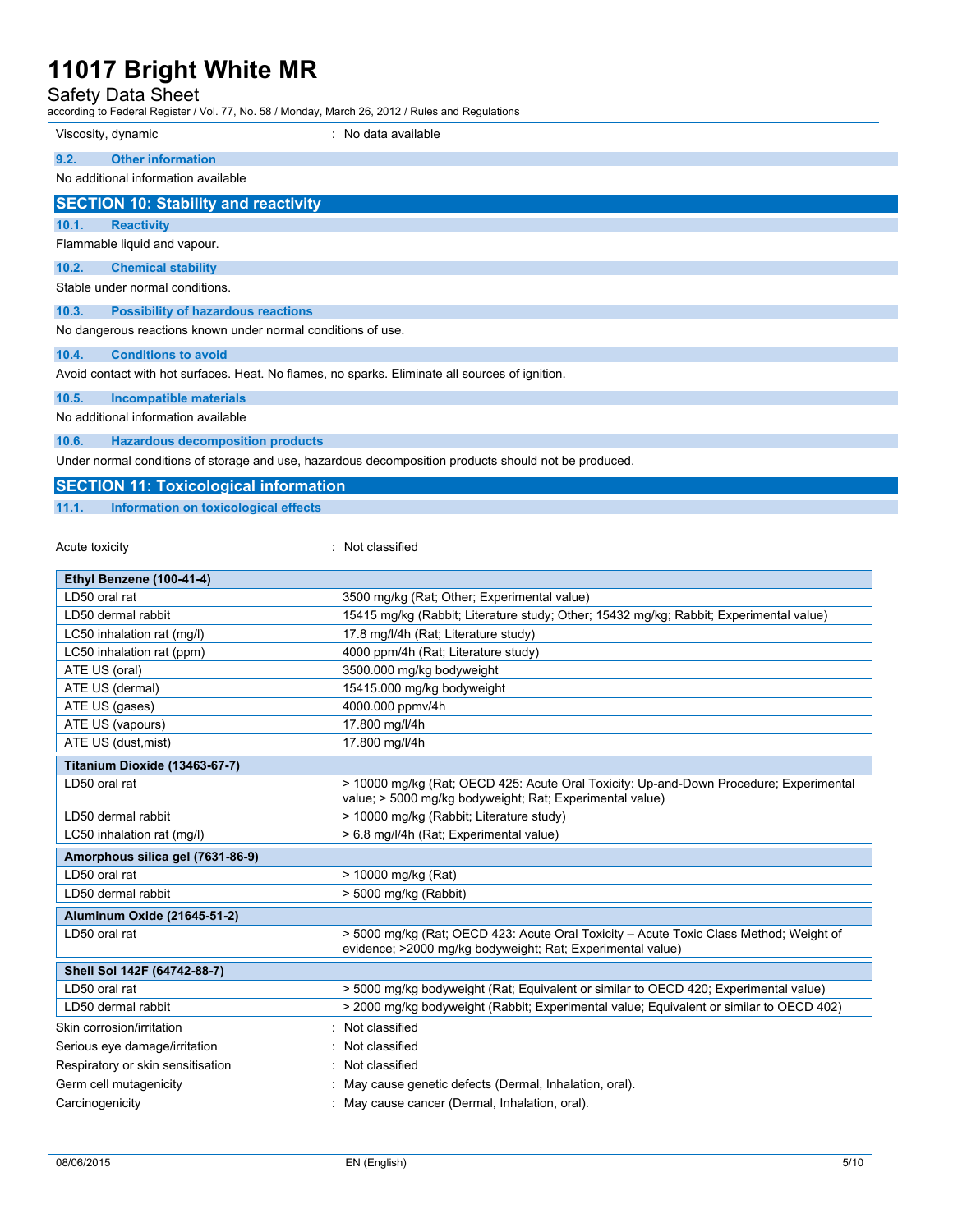## Safety Data Sheet

according to Federal Register / Vol. 77, No. 58 / Monday, March 26, 2012 / Rules and Regulations

| Ethyl Benzene (100-41-4)                         |                                                                                                                                          |
|--------------------------------------------------|------------------------------------------------------------------------------------------------------------------------------------------|
| IARC group                                       | 2B - Possibly carcinogenic to humans                                                                                                     |
| Titanium Dioxide (13463-67-7)                    |                                                                                                                                          |
| IARC group                                       | 2B - Possibly carcinogenic to humans                                                                                                     |
| Amorphous silica gel (7631-86-9)                 |                                                                                                                                          |
| <b>IARC</b> group                                | 3 - Not classifiable                                                                                                                     |
| Reproductive toxicity                            | : Not classified                                                                                                                         |
| Specific target organ toxicity (single exposure) | : Not classified                                                                                                                         |
|                                                  |                                                                                                                                          |
| Specific target organ toxicity (repeated         | : Causes damage to organs (central nervous system, brain, nervous system, lung, kidneys)                                                 |
| exposure)                                        | through prolonged or repeated exposure (Dermal, Inhalation, oral).                                                                       |
|                                                  |                                                                                                                                          |
| Aspiration hazard                                | : Not classified                                                                                                                         |
|                                                  |                                                                                                                                          |
| <b>SECTION 12: Ecological information</b>        |                                                                                                                                          |
| 12.1.<br><b>Toxicity</b>                         |                                                                                                                                          |
| Ecology - general                                | : The product is not considered harmful to aquatic organisms or to cause long-term adverse                                               |
|                                                  | effects in the environment.                                                                                                              |
| Ethyl Benzene (100-41-4)                         |                                                                                                                                          |
| LC50 fish 2                                      | 4.2 mg/l (LC50; OECD 203: Fish, Acute Toxicity Test; 96 h; Salmo gairdneri; Semi-static                                                  |
|                                                  | system; Fresh water; Experimental value)                                                                                                 |
| Titanium Dioxide (13463-67-7)                    |                                                                                                                                          |
| EC50 Daphnia 1                                   | > 100 mg/l (LC50; Equivalent or similar to OECD 202; 48 h; Daphnia magna; Static system;<br>Fresh water; Weight of evidence)             |
| Threshold limit algae 1                          | 61 mg/l (EC50; Other; 72 h; Pseudokirchneriella subcapitata; Static system; Fresh water;                                                 |
|                                                  | Experimental value)                                                                                                                      |
| Amorphous silica gel (7631-86-9)                 |                                                                                                                                          |
| LC50 fish 1                                      | > 10000 mg/l (LC50; 96 h)                                                                                                                |
| EC50 Daphnia 1                                   | > 10000 mg/l (EC50; 24 h)                                                                                                                |
| Aluminum Oxide (21645-51-2)                      |                                                                                                                                          |
| LC50 fish 1                                      | > 10000 mg/l (LC50; 96 h; Pisces)                                                                                                        |
| EC50 Daphnia 1                                   | > 10000 mg/l (EC50; 48 h; Daphnia magna)                                                                                                 |
| Shell Sol 142F (64742-88-7)                      |                                                                                                                                          |
| LC50 fish 1                                      | 2 - 5 mg/l (LL50; OECD 203: Fish, Acute Toxicity Test; 96 h; Oncorhynchus mykiss; Semi-                                                  |
| EC50 Daphnia 1                                   | static system; Fresh water; Experimental value)<br>1.4 mg/l (EL50; OECD 202: Daphnia sp. Acute Immobilisation Test; 48 h; Daphnia magna; |
|                                                  | Static system; Fresh water; Experimental value)                                                                                          |
| Threshold limit algae 1                          | 1 - 3, EL50; OECD 201: Alga, Growth Inhibition Test; 72 h; Pseudokirchneriella subcapitata;                                              |
|                                                  | Static system; Fresh water; Experimental value                                                                                           |
| 12.2.<br><b>Persistence and degradability</b>    |                                                                                                                                          |
| Aliphatic Hyrdrocarbon (64742-48-9)              |                                                                                                                                          |
| Persistence and degradability                    | Not readily biodegradable in water.                                                                                                      |
| Ethyl Benzene (100-41-4)                         |                                                                                                                                          |
| Persistence and degradability                    | Readily biodegradable in water. Biodegradable in the soil. Low potential for adsorption in soil.                                         |
| Biochemical oxygen demand (BOD)                  | 1.44 g $O_2$ /g substance (20d.)                                                                                                         |
| Chemical oxygen demand (COD)                     |                                                                                                                                          |
|                                                  | 2.1 g $O_2$ /g substance                                                                                                                 |
| ThOD                                             | 3.17 g $O_2$ /g substance                                                                                                                |
| BOD (% of ThOD)                                  | 45.4 (20 days)                                                                                                                           |
| Titanium Dioxide (13463-67-7)                    |                                                                                                                                          |
| Persistence and degradability                    | Biodegradability: not applicable. Low potential for mobility in soil.                                                                    |
| Biochemical oxygen demand (BOD)                  | Not applicable                                                                                                                           |
|                                                  |                                                                                                                                          |
| 08/06/2015                                       | EN (English)<br>6/10                                                                                                                     |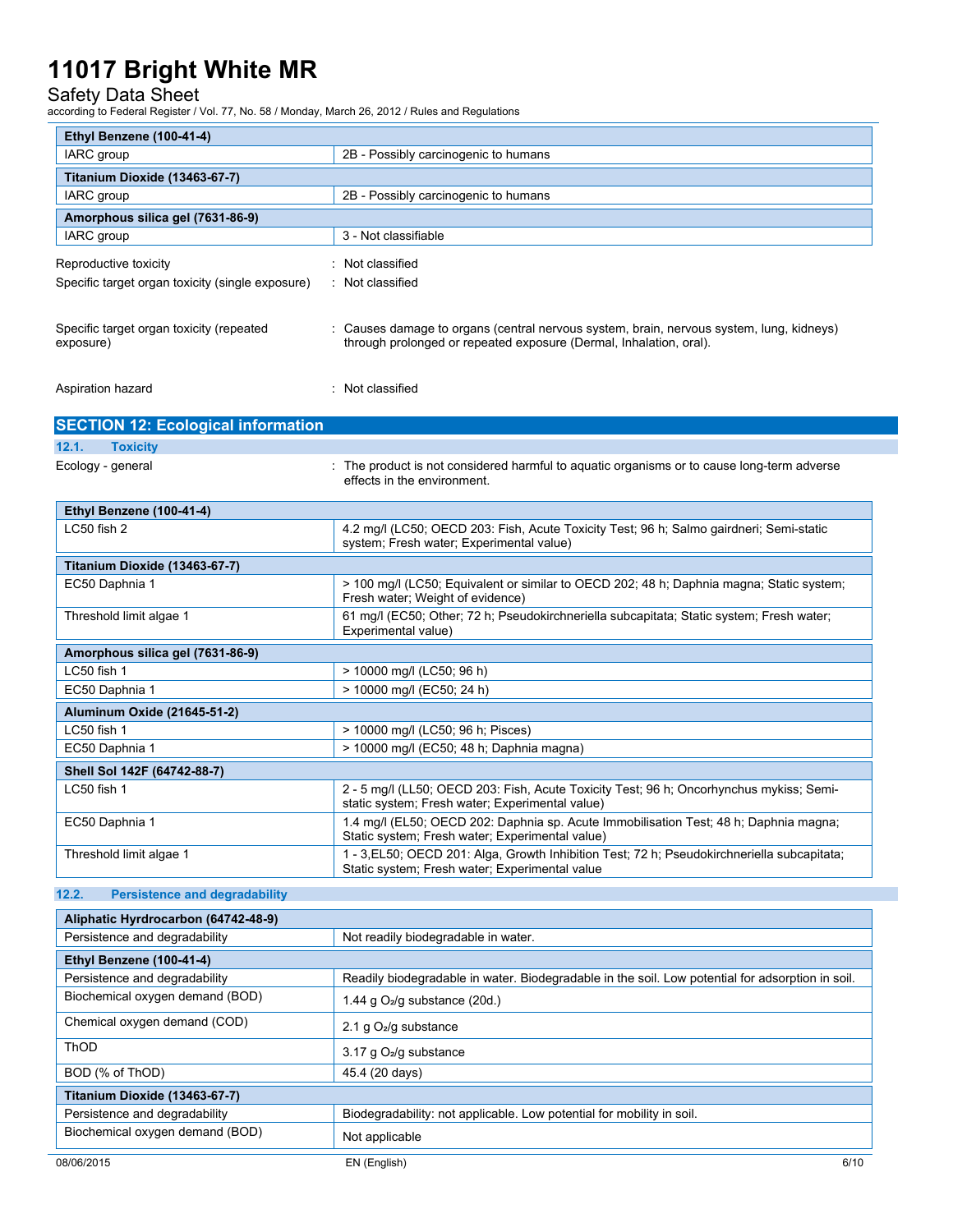## Safety Data Sheet

according to Federal Register / Vol. 77, No. 58 / Monday, March 26, 2012 / Rules and Regulations

| Titanium Dioxide (13463-67-7)             |                                                                                                              |  |
|-------------------------------------------|--------------------------------------------------------------------------------------------------------------|--|
| Chemical oxygen demand (COD)              | Not applicable                                                                                               |  |
| <b>ThOD</b>                               | Not applicable                                                                                               |  |
| Amorphous silica gel (7631-86-9)          |                                                                                                              |  |
| Persistence and degradability             | Biodegradability: not applicable.                                                                            |  |
| Biochemical oxygen demand (BOD)           | Not applicable                                                                                               |  |
| Chemical oxygen demand (COD)              | Not applicable                                                                                               |  |
| <b>ThOD</b>                               | Not applicable                                                                                               |  |
| <b>Aluminum Oxide (21645-51-2)</b>        |                                                                                                              |  |
| Persistence and degradability             | Biodegradability: not applicable. No (test)data on mobility of the substance available.                      |  |
| ThOD                                      | Not applicable (inorganic)                                                                                   |  |
| Shell Sol 142F (64742-88-7)               |                                                                                                              |  |
| Persistence and degradability             | Readily biodegradable in water. Adsorbs into the soil.                                                       |  |
| 12.3.<br><b>Bioaccumulative potential</b> |                                                                                                              |  |
| Aliphatic Hyrdrocarbon (64742-48-9)       |                                                                                                              |  |
| Log Pow                                   | 2.1 - 6.5 (Calculated)                                                                                       |  |
| Ethyl Benzene (100-41-4)                  |                                                                                                              |  |
| BCF fish 1                                | 1 (BCF; Other; 6 weeks; Oncorhynchus kisutch; Flow-through system; Salt water; Literature<br>study)          |  |
| BCF fish 2                                | 15 - 79 (BCF)                                                                                                |  |
| BCF other aquatic organisms 1             | 4.68 (BCF)                                                                                                   |  |
| Log Pow                                   | 3.15 (Experimental value; 3.6; Experimental value; EU Method A.8: Partition Coefficient; 20<br>$^{\circ}$ C) |  |
| Bioaccumulative potential                 | Low potential for bioaccumulation (BCF < 500).                                                               |  |
| Titanium Dioxide (13463-67-7)             |                                                                                                              |  |
| Bioaccumulative potential                 | Not bioaccumulative.                                                                                         |  |
| Amorphous silica gel (7631-86-9)          |                                                                                                              |  |
| Bioaccumulative potential                 | Not bioaccumulative.                                                                                         |  |
| Aluminum Oxide (21645-51-2)               |                                                                                                              |  |
| Bioaccumulative potential                 | Not bioaccumulative.                                                                                         |  |
| Shell Sol 142F (64742-88-7)               |                                                                                                              |  |
| Bioaccumulative potential                 | No bioaccumulation data available.                                                                           |  |
| 12 <sub>A</sub><br>Mobility in eail       |                                                                                                              |  |

### **12.4. Mobility in soil**

| Ethyl Benzene (100-41-4) |                                                                                                  |
|--------------------------|--------------------------------------------------------------------------------------------------|
| Surface tension          | $0.029$ N/m                                                                                      |
| Log Koc                  | log Koc, PCKOCWIN v1.66; 2.71; Calculated value; Koc; PCKOCWIN v1.66; 517.8; Calculated<br>value |

#### **12.5. Other adverse effects**

Effect on the global warming  $\qquad \qquad : \quad \text{No known ecological damage caused by this product.}$ 

| <b>SECTION 13: Disposal considerations</b> |                                |                                                                                               |  |
|--------------------------------------------|--------------------------------|-----------------------------------------------------------------------------------------------|--|
| 13.1.                                      | <b>Waste treatment methods</b> |                                                                                               |  |
| Waste treatment methods                    |                                | : Dispose of contents/container in accordance with licensed collector's sorting instructions. |  |
|                                            | Additional information         | : Flammable vapours may accumulate in the container.                                          |  |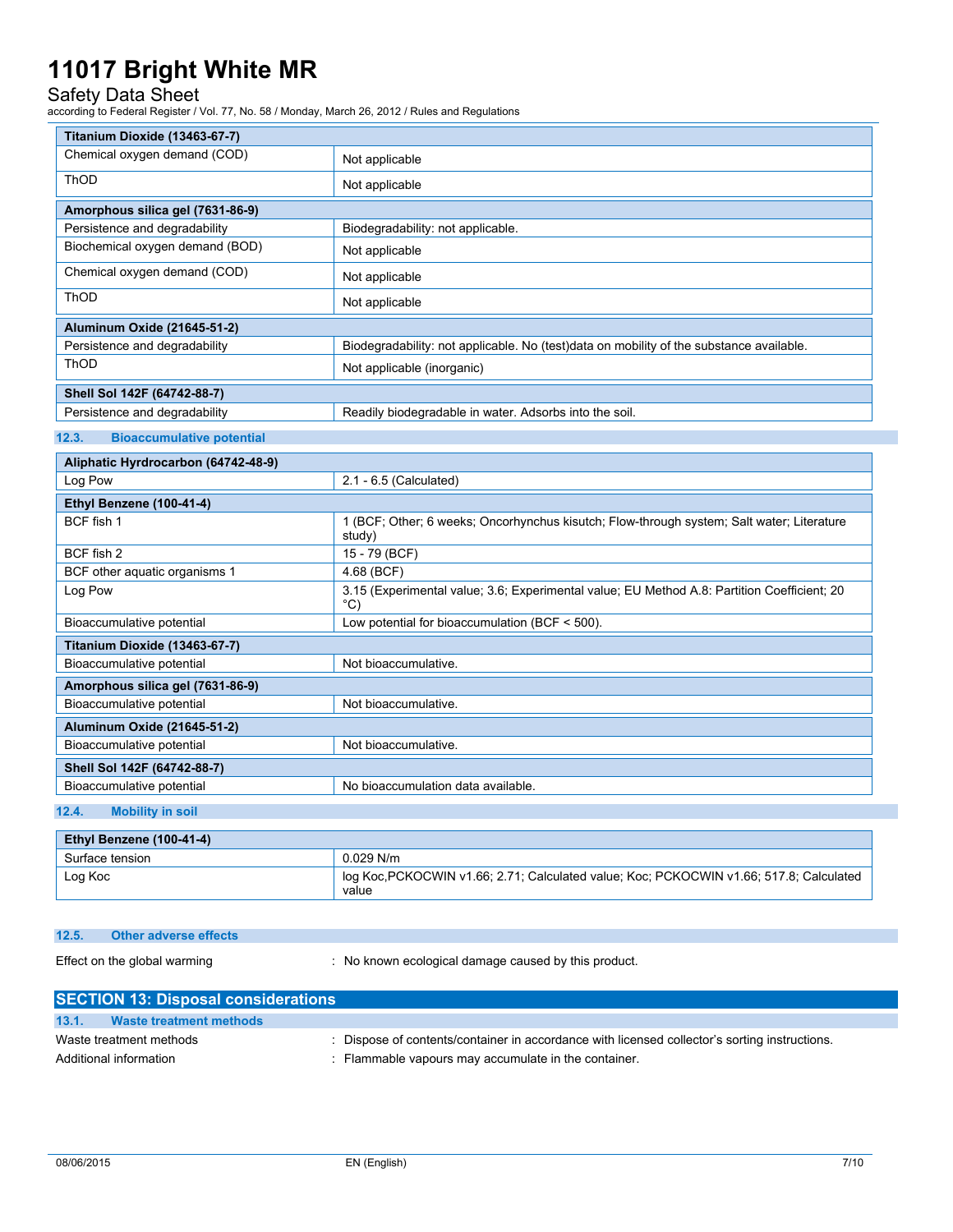Safety Data Sheet

according to Federal Register / Vol. 77, No. 58 / Monday, March 26, 2012 / Rules and Regulations

### **SECTION 14: Transport information**

#### **Department of Transportation (DOT)**

In accordance with DOT Transport document description : UN1263 Paint (including paint, lacquer, enamel, stain, shellac solutions, varnish, polish, liquid

UN-No.(DOT) : UN1263 Proper Shipping Name (DOT) : Paint

lacquer base Transport hazard class(es) (DOT) : 3 - Class 3 - Flammable and combustible liquid 49 CFR 173.120

including paint, lacquer, enamel, stain, shellac solutions, varnish, polish, liquid filler, and liquid

Hazard labels (DOT) **interest and the COV** and Separate 1: 3 - Flammable liquid

filler, and liquid lacquer base), 3, III



Packing group (DOT) : III - Minor Danger

- DOT Packaging Non Bulk (49 CFR 173.xxx) : 173
- DOT Packaging

| DOT Special Provisions (49 CER 172 102) |  |  |
|-----------------------------------------|--|--|

| DOT Fackaging Non Buik (49 CFR 173.XXX)                                    | - 70                                                                                                                                                                                                                                                                                                                                                                                                                                                                                                                                                                                                                                                                                                                                                                                                                                                                                                                                                                                                                                                                                                                                                                                                                                                                                                                                                                                                                                                                                                                                                                                 |
|----------------------------------------------------------------------------|--------------------------------------------------------------------------------------------------------------------------------------------------------------------------------------------------------------------------------------------------------------------------------------------------------------------------------------------------------------------------------------------------------------------------------------------------------------------------------------------------------------------------------------------------------------------------------------------------------------------------------------------------------------------------------------------------------------------------------------------------------------------------------------------------------------------------------------------------------------------------------------------------------------------------------------------------------------------------------------------------------------------------------------------------------------------------------------------------------------------------------------------------------------------------------------------------------------------------------------------------------------------------------------------------------------------------------------------------------------------------------------------------------------------------------------------------------------------------------------------------------------------------------------------------------------------------------------|
| DOT Packaging Bulk (49 CFR 173.xxx)                                        | : 242                                                                                                                                                                                                                                                                                                                                                                                                                                                                                                                                                                                                                                                                                                                                                                                                                                                                                                                                                                                                                                                                                                                                                                                                                                                                                                                                                                                                                                                                                                                                                                                |
| DOT Special Provisions (49 CFR 172.102)                                    | $\div$ B1 - If the material has a flash point at or above 38 C (100 F) and below 93 C (200 F), then the<br>bulk packaging requirements of 173.241 of this subchapter are applicable. If the material has a<br>flash point of less than 38 C (100 F), then the bulk packaging requirements of 173.242 of this<br>subchapter are applicable.<br>B52 - Notwithstanding the provisions of 173.24b of this subchapter, non-reclosing pressure<br>relief devices are authorized on DOT 57 portable tanks.<br>IB3 - Authorized IBCs: Metal (31A, 31B and 31N); Rigid plastics (31H1 and 31H2); Composite<br>(31HZ1 and 31HA2, 31HB2, 31HN2, 31HD2 and 31HH2). Additional Requirement: Only liquids<br>with a vapor pressure less than or equal to 110 kPa at 50 C (1.1 bar at 122 F), or 130 kPa at 55<br>C (1.3 bar at 131 F) are authorized, except for UN2672 (also see Special Provision IP8 in Table<br>2 for UN2672).<br>T2 - 1.5 178.274(d)(2) Normal 178.275(d)(3)<br>TP1 - The maximum degree of filling must not exceed the degree of filling determined by the<br>following: Degree of filling = $97 / (1 + a$ (tr - tf)) Where: tr is the maximum mean bulk<br>temperature during transport, and tf is the temperature in degrees celsius of the liquid during<br>filling.<br>TP29 - A portable tank having a minimum test pressure of 1.5 bar (150.0 kPa) may be used<br>provided the calculated test pressure is 1.5 bar or less based on the MAWP of the hazardous<br>materials, as defined in 178.275 of this subchapter, where the test pressure is 1.5 times the<br>MAWP. |
| DOT Packaging Exceptions (49 CFR 173.xxx)                                  | : 150                                                                                                                                                                                                                                                                                                                                                                                                                                                                                                                                                                                                                                                                                                                                                                                                                                                                                                                                                                                                                                                                                                                                                                                                                                                                                                                                                                                                                                                                                                                                                                                |
| DOT Quantity Limitations Passenger aircraft/rail : 60 L<br>(49 CFR 173.27) |                                                                                                                                                                                                                                                                                                                                                                                                                                                                                                                                                                                                                                                                                                                                                                                                                                                                                                                                                                                                                                                                                                                                                                                                                                                                                                                                                                                                                                                                                                                                                                                      |
| DOT Quantity Limitations Cargo aircraft only (49 : 220 L<br>CFR 175.75)    |                                                                                                                                                                                                                                                                                                                                                                                                                                                                                                                                                                                                                                                                                                                                                                                                                                                                                                                                                                                                                                                                                                                                                                                                                                                                                                                                                                                                                                                                                                                                                                                      |
| DOT Vessel Stowage Location                                                | : A - The material may be stowed "on deck" or "under deck" on a cargo vessel and on a<br>passenger vessel.                                                                                                                                                                                                                                                                                                                                                                                                                                                                                                                                                                                                                                                                                                                                                                                                                                                                                                                                                                                                                                                                                                                                                                                                                                                                                                                                                                                                                                                                           |
| <b>Additional information</b>                                              |                                                                                                                                                                                                                                                                                                                                                                                                                                                                                                                                                                                                                                                                                                                                                                                                                                                                                                                                                                                                                                                                                                                                                                                                                                                                                                                                                                                                                                                                                                                                                                                      |
| Other information                                                          | : No supplementary information available.                                                                                                                                                                                                                                                                                                                                                                                                                                                                                                                                                                                                                                                                                                                                                                                                                                                                                                                                                                                                                                                                                                                                                                                                                                                                                                                                                                                                                                                                                                                                            |

#### **ADR**

No additional information available

#### **Transport by sea**

No additional information available

#### **Air transport**

No additional information available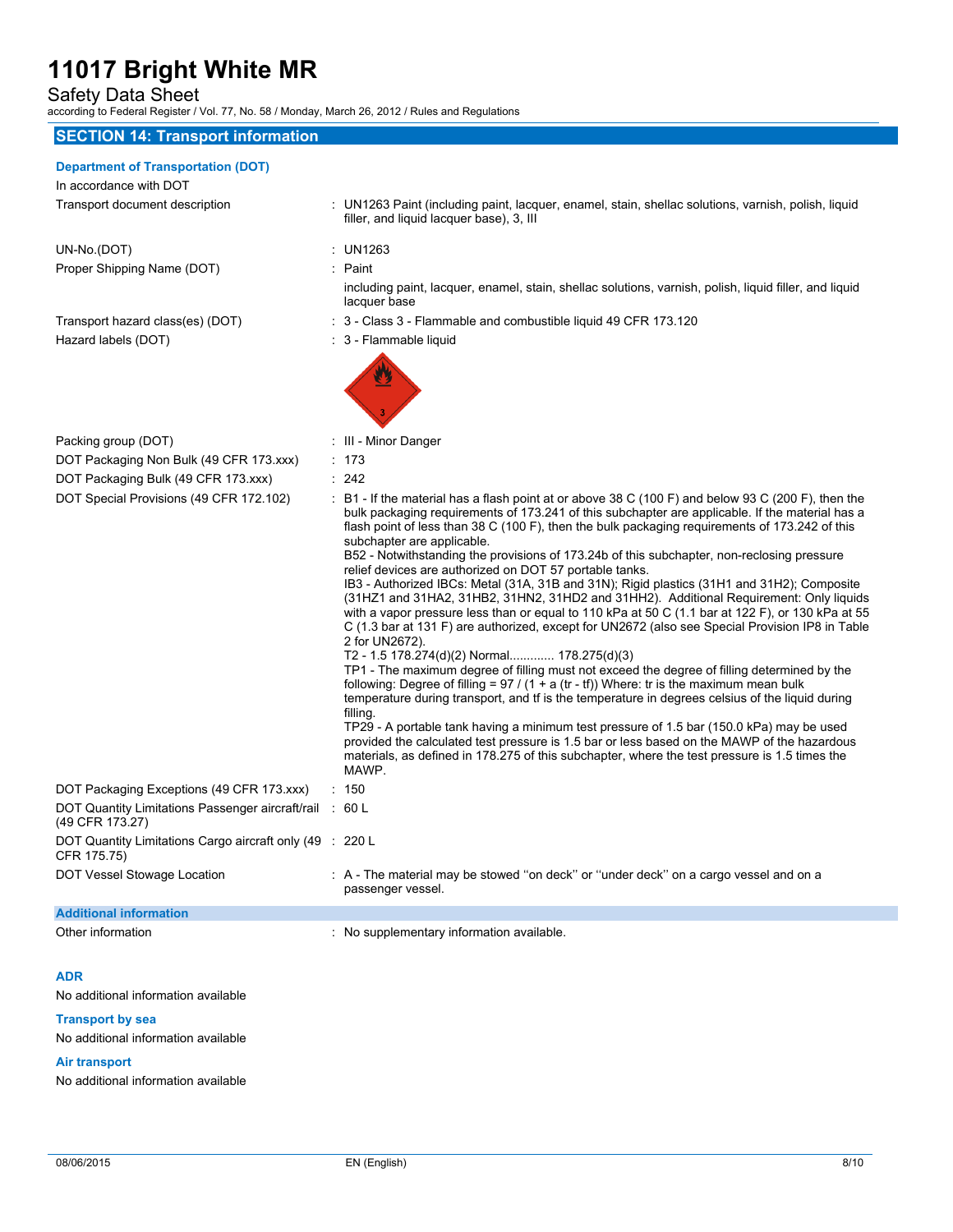## Safety Data Sheet

according to Federal Register / Vol. 77, No. 58 / Monday, March 26, 2012 / Rules and Regulations

| <b>SECTION 15: Regulatory information</b>                                                                                                        |         |  |  |
|--------------------------------------------------------------------------------------------------------------------------------------------------|---------|--|--|
| 15.1. US Federal regulations                                                                                                                     |         |  |  |
| 11017 Bright White MR                                                                                                                            |         |  |  |
| Not listed on the United States TSCA (Toxic Substances Control Act) inventory                                                                    |         |  |  |
| Aliphatic Hyrdrocarbon (64742-48-9)                                                                                                              |         |  |  |
| Listed on the United States TSCA (Toxic Substances Control Act) inventory                                                                        |         |  |  |
| Ethyl Benzene (100-41-4)                                                                                                                         |         |  |  |
| Listed on the United States TSCA (Toxic Substances Control Act) inventory<br>Subject to reporting requirements of United States SARA Section 313 |         |  |  |
| RQ (Reportable quantity, section 304 of EPA's<br>List of Lists)                                                                                  | 1000 lb |  |  |
| <b>Titanium Dioxide (13463-67-7)</b>                                                                                                             |         |  |  |
| Listed on the United States TSCA (Toxic Substances Control Act) inventory                                                                        |         |  |  |
| Amorphous silica gel (7631-86-9)                                                                                                                 |         |  |  |
| Listed on the United States TSCA (Toxic Substances Control Act) inventory                                                                        |         |  |  |
| Aluminum Oxide (21645-51-2)                                                                                                                      |         |  |  |
| Listed on the United States TSCA (Toxic Substances Control Act) inventory                                                                        |         |  |  |
| Shell Sol 142F (64742-88-7)                                                                                                                      |         |  |  |
| Listed on the United States TSCA (Toxic Substances Control Act) inventory                                                                        |         |  |  |

### **15.2. International regulations**

**CANADA**

No additional information available

#### **EU-Regulations**

No additional information available

**Classification according to Regulation (EC) No. 1272/2008 [CLP]** No additional information available

**Classification according to Directive 67/548/EEC [DSD] or 1999/45/EC [DPD]** Not classified

#### **National regulations**

| Ethyl Benzene (100-41-4)                                     |
|--------------------------------------------------------------|
| Listed on IARC (International Agency for Research on Cancer) |
| Titanium Dioxide (13463-67-7)                                |
|                                                              |

### **15.3. US State regulations**

| Ethyl Benzene (100-41-4)                                    |                                                                   |                                                                              |                                                                            |                                     |
|-------------------------------------------------------------|-------------------------------------------------------------------|------------------------------------------------------------------------------|----------------------------------------------------------------------------|-------------------------------------|
| U.S. - California -<br>Proposition 65 -<br>Carcinogens List | U.S. - California -<br>Proposition 65 -<br>Developmental Toxicity | U.S. - California -<br>Proposition 65 -<br>Reproductive Toxicity -<br>Female | U.S. - California -<br>Proposition 65 -<br>Reproductive Toxicity -<br>Male | No significant risk<br>level (NSRL) |
| Yes                                                         | No                                                                | No                                                                           | No                                                                         | 54                                  |

| Ethyl Benzene (100-41-4)                                                                                                                                  |  |  |
|-----------------------------------------------------------------------------------------------------------------------------------------------------------|--|--|
| U.S. - Massachusetts - Right To Know List<br>U.S. - New Jersey - Right to Know Hazardous Substance List<br>U.S. - Pennsylvania - RTK (Right to Know) List |  |  |
| Titanium Dioxide (13463-67-7)                                                                                                                             |  |  |
| LLC Now Jaroov Dight to Know Hazardove Cubetanea Liet                                                                                                     |  |  |

U.S. - New Jersey - Right to Know Hazardous Substance List